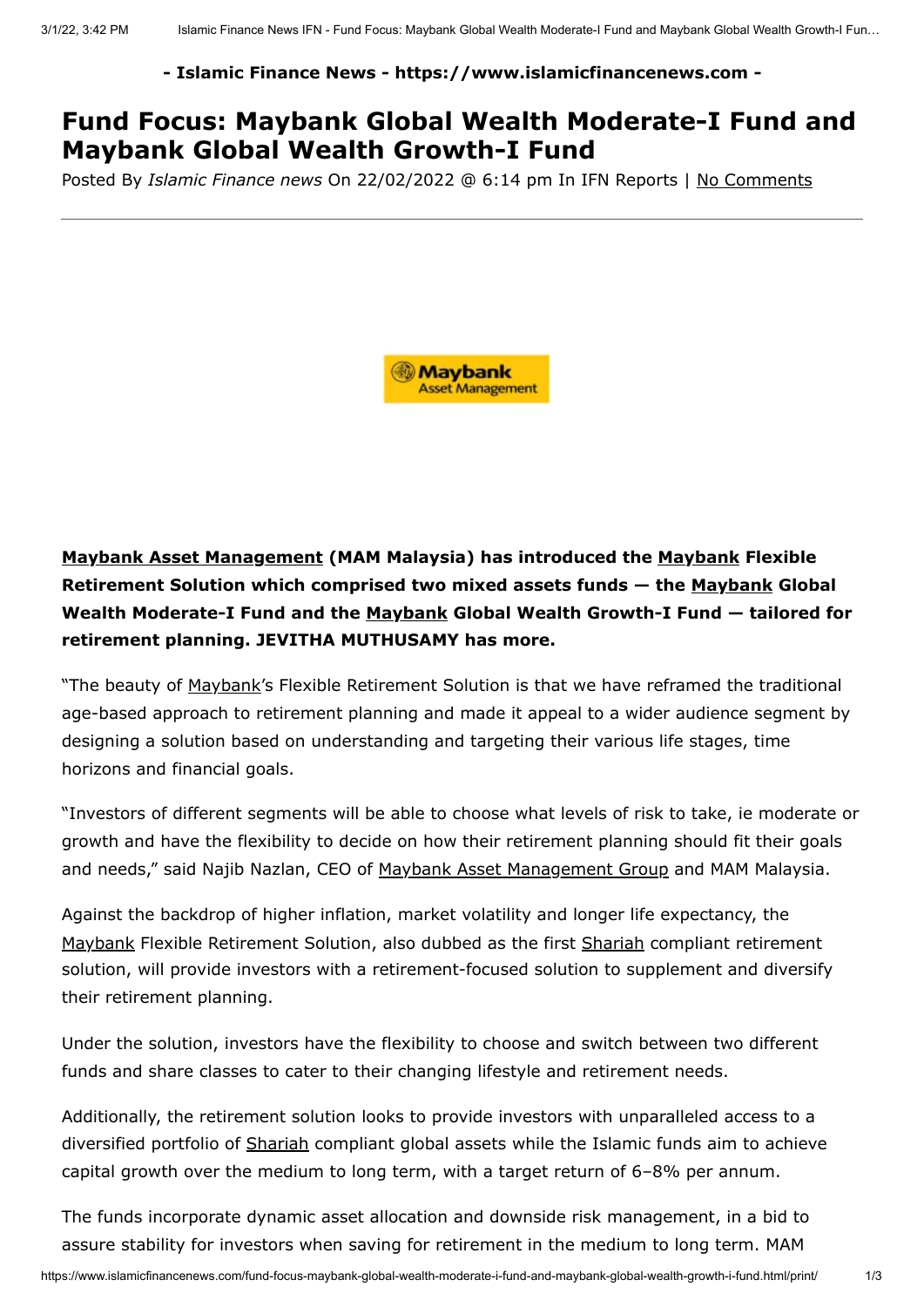Malaysia also believes that the [Shariah](https://www.islamicfinancenews.com/glossary/shariah-2) compliance will capture better quality assets.

The [Maybank](https://www.islamicfinancenews.com/company/maybank) Global Wealth Moderate-I Fund is offered in two share classes, namely the MYR-Hedged Accumulation Class and MYR-Hedged Distribution Class while the [Maybank](https://www.islamicfinancenews.com/company/maybank) Global Wealth Growth-I Fund is offered in the MYR-Hedged Accumulation Class.

The opinions and viewpoints expressed in the Fund Focus do not constitute as a recommendation for any funds highlighted. The information presented is not investment advice and should not be treated as such.

## **Table 1: Fund fact sheet**

| fund                     | Name of the Maybank Global Wealth Moderate-I Fund and Maybank Global Wealth Growth-I<br>Fund                                                                                                                         |
|--------------------------|----------------------------------------------------------------------------------------------------------------------------------------------------------------------------------------------------------------------|
|                          | Launch date 15th February 2022                                                                                                                                                                                       |
| Fund<br>manager          | Maybank Asset Management Malaysia                                                                                                                                                                                    |
| Fund<br>category         | Mixed assets (Shariah compliant)                                                                                                                                                                                     |
| Fund<br>domicile         | Malaysia                                                                                                                                                                                                             |
| Targeted<br>size         | N/A                                                                                                                                                                                                                  |
| Investment<br>objective  | The fund seeks to achieve capital growth over the medium to long term.                                                                                                                                               |
| Asset<br>allocation      | The fund will invest in global Shariah compliant equities, equity-related securities,<br>global depository receipts, global fixed and floating rate Sukuk, Islamic money<br>market instruments and Islamic deposits. |
| Geographical<br>exposure | Malaysia                                                                                                                                                                                                             |
| Targeted<br>yield        | N/A                                                                                                                                                                                                                  |
| Investor<br>type         | All investors                                                                                                                                                                                                        |
| <b>Base</b><br>currency  | Malaysian ringgit                                                                                                                                                                                                    |
| Risk level               | N/A                                                                                                                                                                                                                  |
|                          | • Maybank Global Wealth Moderate-I Fund: Maybank 12-month MYR Islamic fixed<br>deposit rate $+3%$                                                                                                                    |
| Benchmark                | • Maybank Global Wealth Growth-I Fund: Maybank 12-month MYR Islamic fixed<br>deposit rate $+5%$                                                                                                                      |